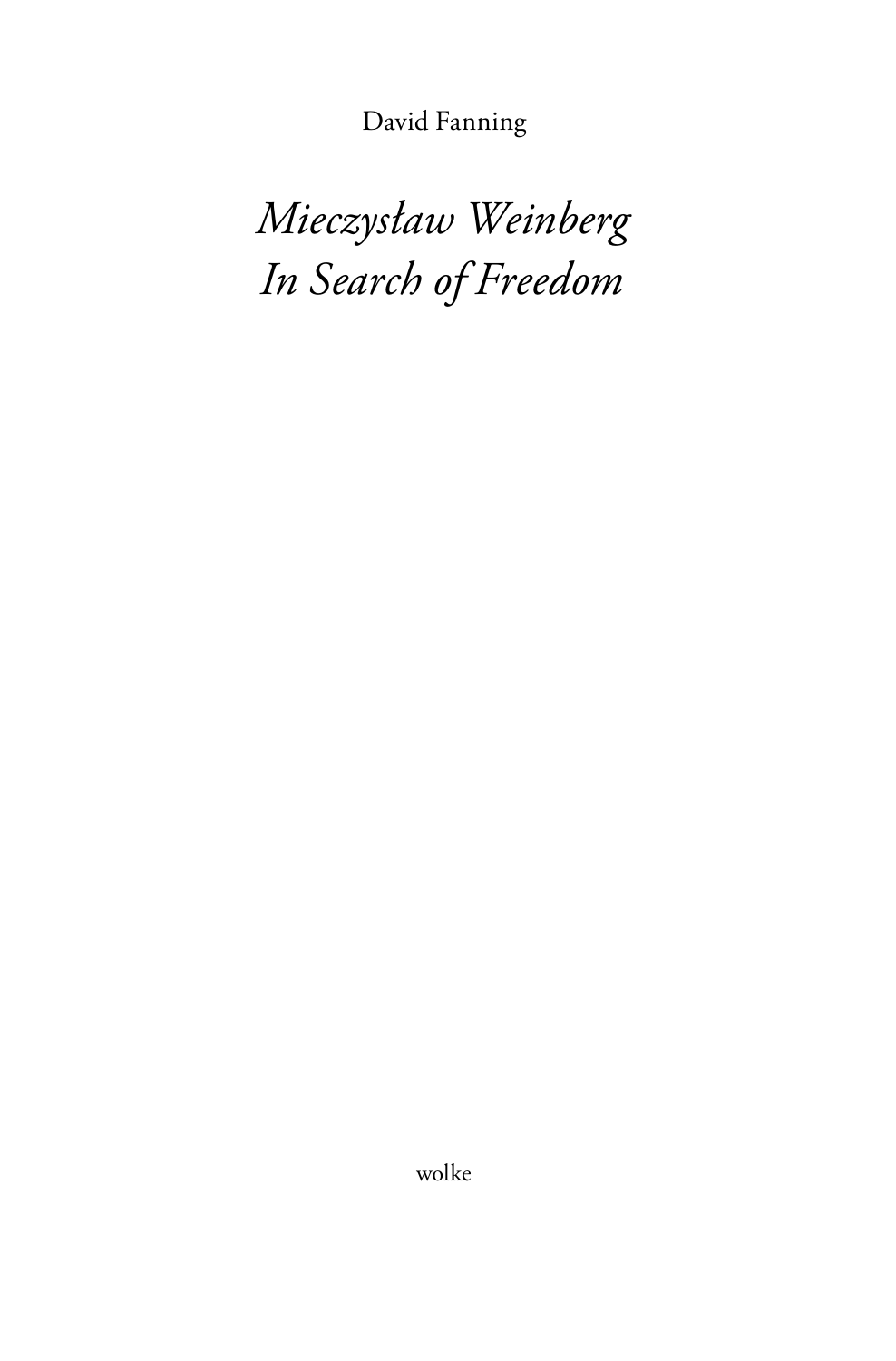

In cooperation with Peermusic Classical GmbH

2nd edition, 2019 © 2010 David Fanning © Photographs: Olga Rakhalskaya and Tommy Persson All rights reserved by the publisher Wolke Verlag, Hofheim Printed in Germany Typesetting in Simoncini Garamond Cover design: Friedwalt Donner, Alonissos Cover photo: Mieczysław Weinberg, around 1970 ISBN 978-3-95593-050-9 www.wolke-verlag.de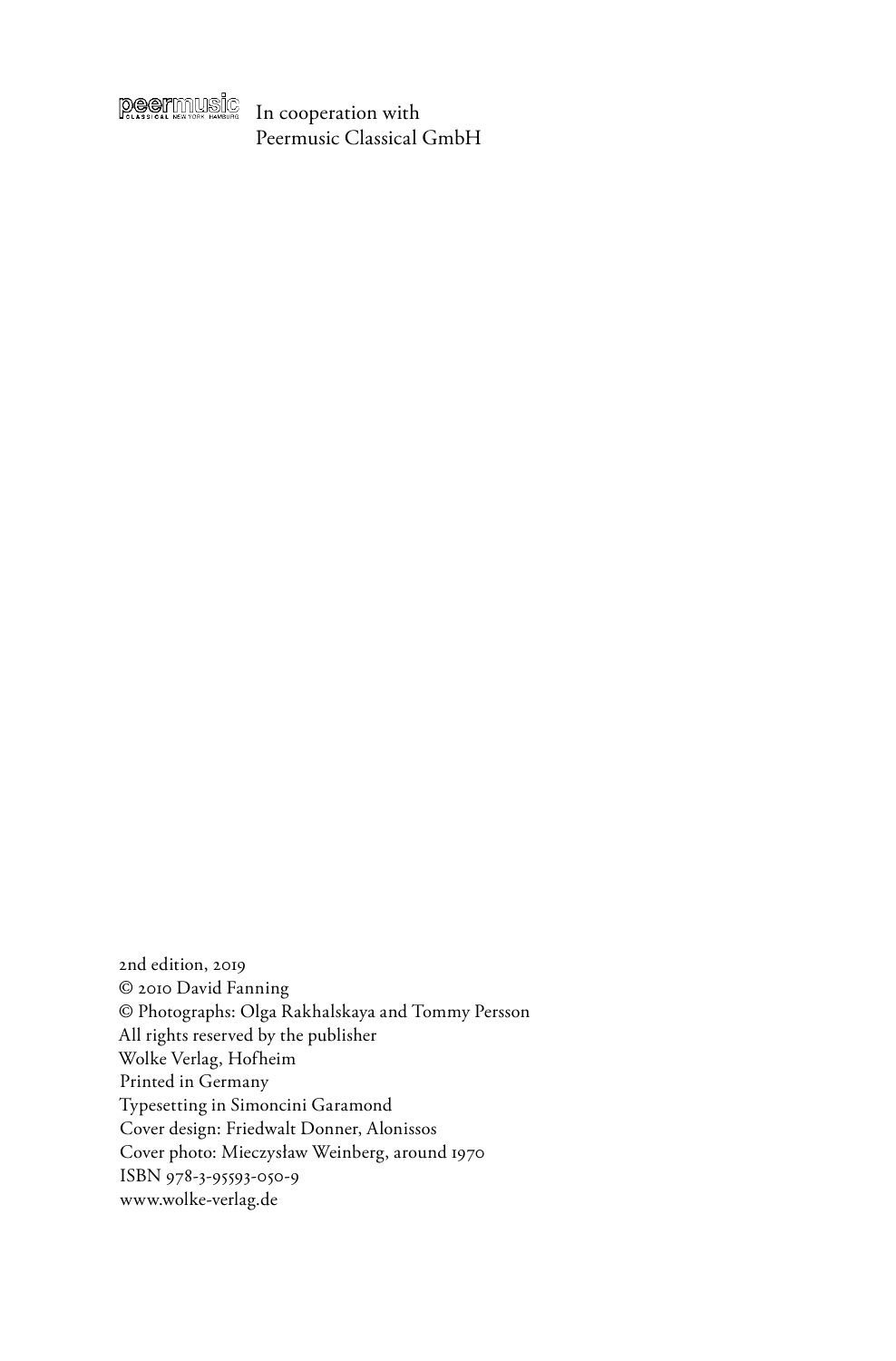# CONTENTS

| I.               |                                               |
|------------------|-----------------------------------------------|
| $\overline{2}$ . |                                               |
| 3.               |                                               |
| 4.               | Wartime in Moscow (August 1943-45)  40        |
| 5.               | From Victory to Suppression (1945–47)  47     |
| 6.               |                                               |
| 7.               |                                               |
| 8.               |                                               |
| $Q_{\bullet}$    |                                               |
|                  |                                               |
|                  | II. Recognition and Productivity (1970s)  125 |
|                  |                                               |
|                  |                                               |
|                  |                                               |
|                  |                                               |
|                  |                                               |
|                  |                                               |
|                  |                                               |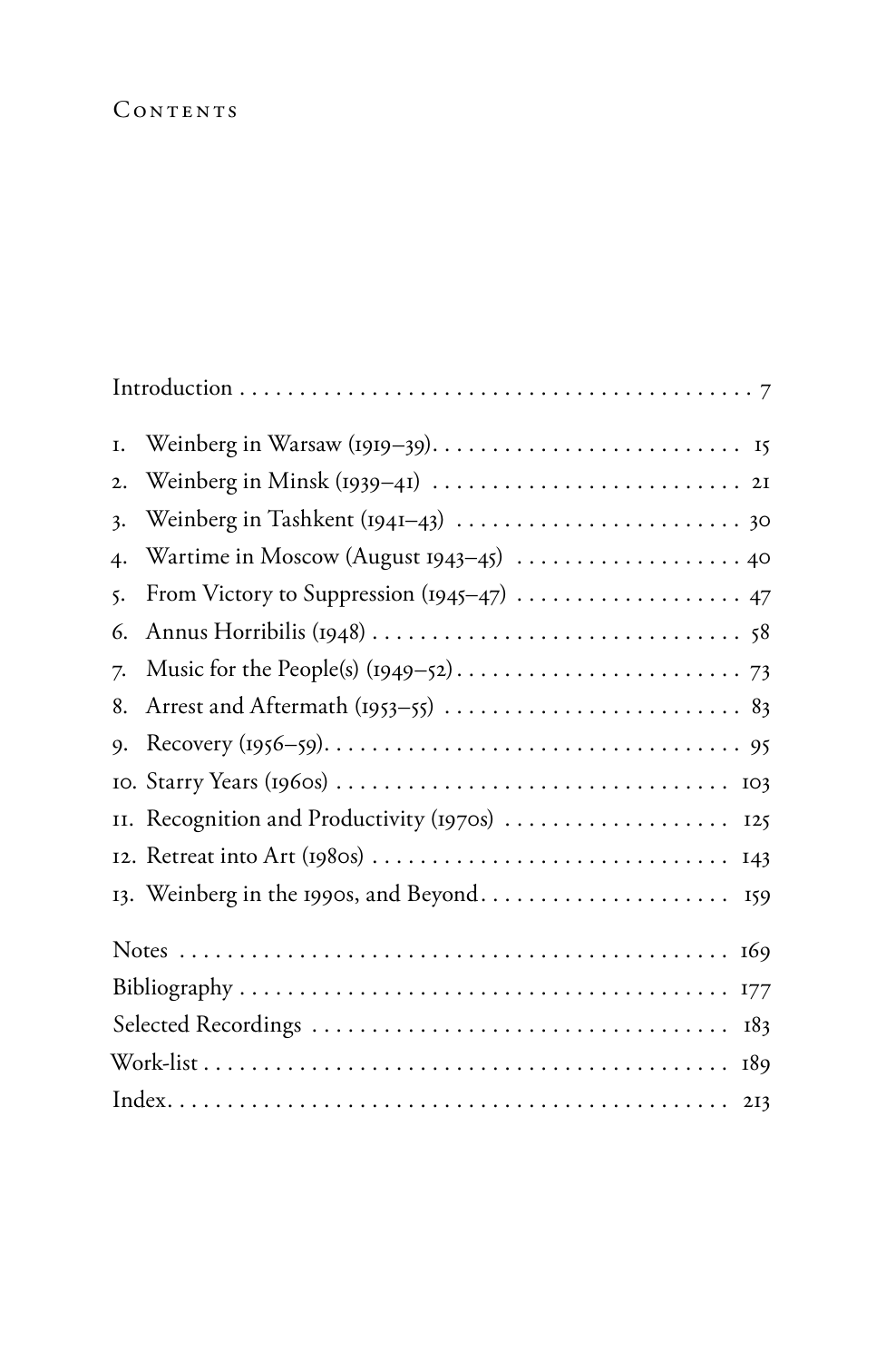

Weinberg with Dmitry Shostakovich and members of the Beethoven Quartet, early 1970s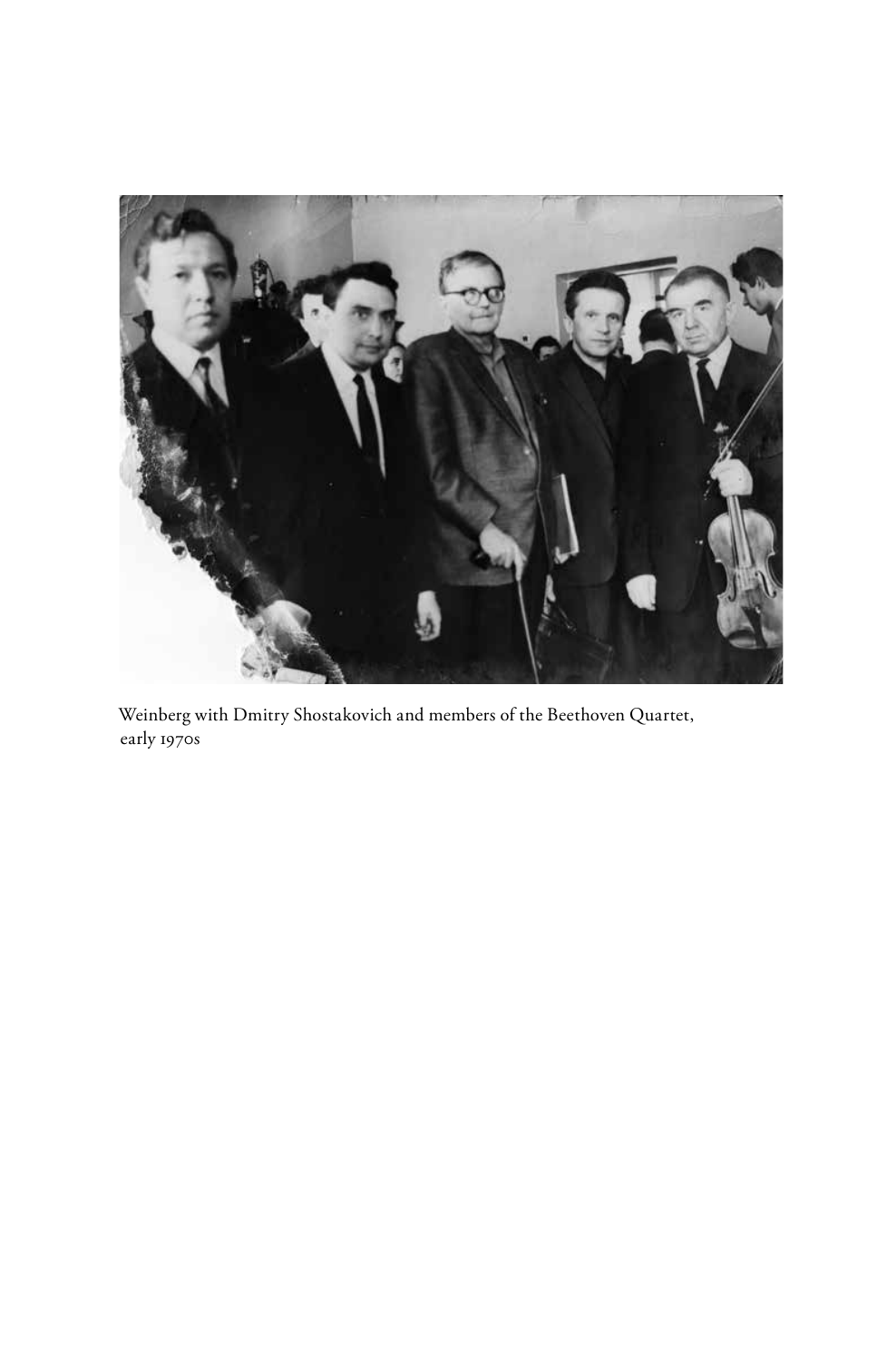## **Introduction**

There are composers whose lives were marked by the cataclysms of the 'short twentieth century';<sup>1</sup> there are composers who deserve far more space than they have been allocated in histories of music; there are composers who were exceptionally prolific. Mieczysław Weinberg presents a rare case of all three in one.

This is undoubtedly a story with tragic aspects, especially as regards the extermination of Weinberg's family in his native Poland and of so many others both there and in his adopted Russia. Almost uniquely among musicians, he emigrated eastwards-fleeing the advances of one tyranny, only to end up in the arms of another.

That experience was certainly the frame for his life and work, and he devoted a significant portion of his creative energies to memorializing the victims of Nazi aggression. Yet he himself would hardly have recognised his emigration to the Soviet Union as a tragedy, nor its system as a tyranny, despite the oppression, (briefly) incarceration and (later in life) neglect he suffered there. In his own eyes he was emphatically not a victim. Moreover, the music he composed-amounting to 154 opuses and a good deal else besides-not only enshrines but also rises above his life-experiences. What makes his legacy so inspiring is the depth of its humanity and the quality of its artistic imagination. In the classic humanist tradition, his music creates an alternative reality, often engaged with and inspired by the real world, but not confined by it or to it.

Weinberg therefore represents a Search for Freedom in two dimensions: freedom to live and freedom to compose. In both respects the odds against him were heavy, and the freedom he found was both limited and problematic. Anyone concerned with the fate of Jewish cultural figures and/or neglected, supposedly conservative, composers should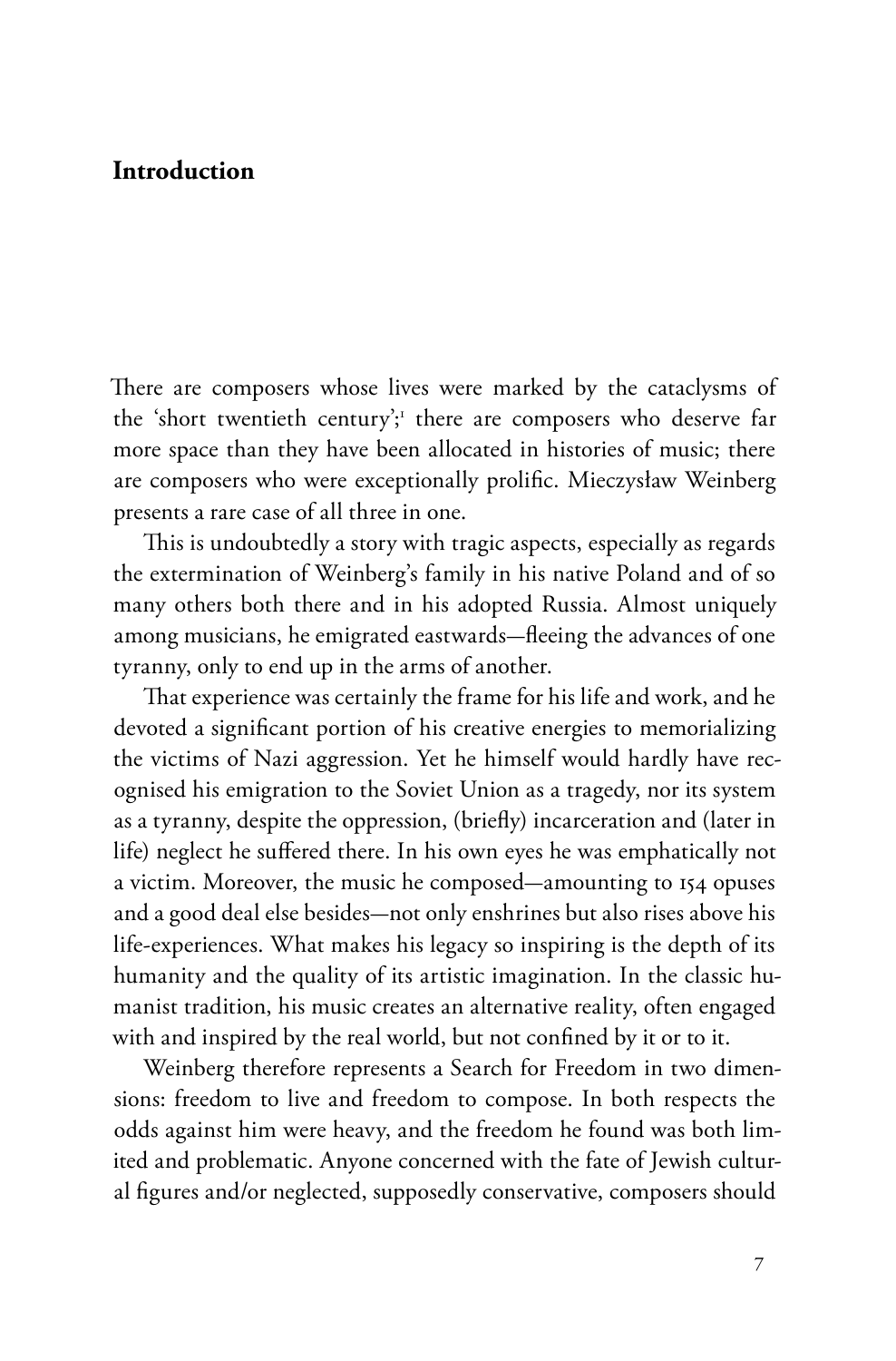automatically find his story fascinating. But his significance transcends all special interest groups. In his determination to keep his search on a broad and positive track, his message is addressed to all.

### In a nutshell

Weinberg was born in Warsaw on 8 December 1919, and his early musical activities were as pianist and ensemble leader at the Jewish theatre where his father was composer and violinist. From the age of 12 he took piano lessons at the Warsaw Conservatoire, and in later life his fluency as a sight-reader and score-reader was much vaunted; among his several fine recordings are his own Piano Quintet with the Borodin Quartet and the piano duet version of Shostakovich's Tenth Symphony, alongside the composer. In 1939 he fled the German occupation (in which his parents and sister were murdered) to Belorussia, where a border guard reportedly inscribed his documents with the stereotypically Jewish 'Moisey'. This became the first name by which all official sources thereafter referred to him (though close friends and family favoured the affectionate Metek), until in 1982 he finally succeeded in readopting his Polish given name, the Soviet authorities having previously resisted his request owing to his missing documents.

In the Belorussian capital of Minsk from 1939 to 1941, Weinberg attended the composition classes of Vasily Zolotaryov, one of Rimsky-Korsakov's numerous pupils, acquiring a solid technical grounding. Following the Nazi invasion of the USSR, he moved further east to Tashkent, capital of the Soviet Socialist Republic of Uzbekistan in Central Asia. Then at the direct invitation of Shostakovich, who had been impressed with the score of his First Symphony, he settled in Moscow, where he lived from 1943 until his death.

There were to be many more encounters with Shostakovich, and the two men developed the habit of playing each other their major works before they had been publicly performed. When Weinberg was arrested, interrogated and imprisoned in February 1953, as a consequence of family connections at the height of Stalin's trumped-up Doctor's Plot, Shostakovich took it upon himself to write to Lavrenty Beriya, the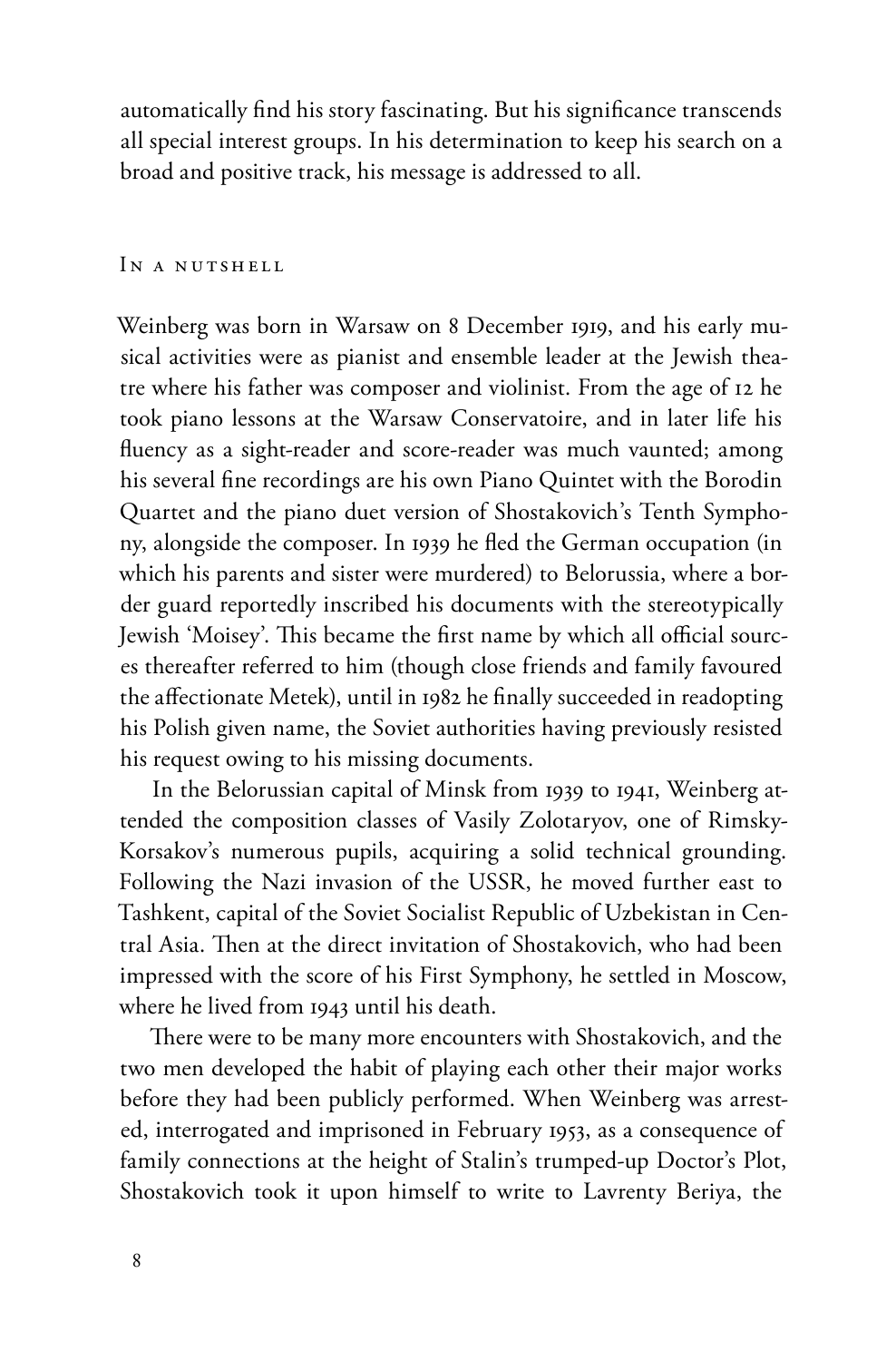feared head of the MGB (which became the KGB a year later), and Weinberg was released at the end of April, not long after the death of Stalin. Even so, throughout the succeeding years of the Khrushchev Thaw, Brezhnev's stagnation, Gorbachev's glasnost and the break-up of the Soviet Union, Weinberg declined to exploit any image of victimhood, preferring to recall with pride that his music had been championed by many of the starriest musicians and conductors in his adopted country. Official recognition came in the form of honorary titles, in ascending order of prestige: Honoured Artist of the Russian Republic in 1971, People's Artist of the Russian Republic in 1980, and State Prize of the USSR in 1990.

Though never enrolled as one of Shostakovich's official pupils, Weinberg readily acknowledged the inspiration, reportedly declaring: 'I count myself as his pupil, his flesh and blood.'2 And Shostakovich lost no opportunity to commend Weinberg's music to friends and colleagues. Both composers worked across a wide range of genres and in a gamut of styles, from folk idioms (including, especially for Weinberg, Jewish ones) to twelve-note elements. Yet for all the unmistakable echoes of his revered role-model, Weinberg retained a higher level of independence than many of his Soviet colleagues, distancing himself both from official academic conservatism and, in the 1960s and after, from the younger generation's fervent embrace of Western-style modernism. In fact respect and influence flowed in both directions. Both Weinberg and Shostakovich left an imposing body of symphonies and string quartets, in Weinberg's case numbering 26 and 17, respectively. In addition Weinberg composed some six concertos, seven operas, an operetta, three ballets (one of which is lost), four cantatas, 28 sonatas and upwards of 200 songs. His more than 60 film scores, together with a good deal of theatre and even circus music, were a principal source of income, enabling him to avoid teaching or administrative posts that he did not find congenial.

Among champions of Weinberg's work in his lifetime he could count artists of the stature of violinists David Oistrakh and Leonid Kogan, cellist Mstislav Rostropovich, pianist Emil Gilels, the Borodin Quartet, and conductors Kirill Kondrashin and Vladimir Fedoseyev. Yet it was not in his nature to self-promote or seek publicity. Because of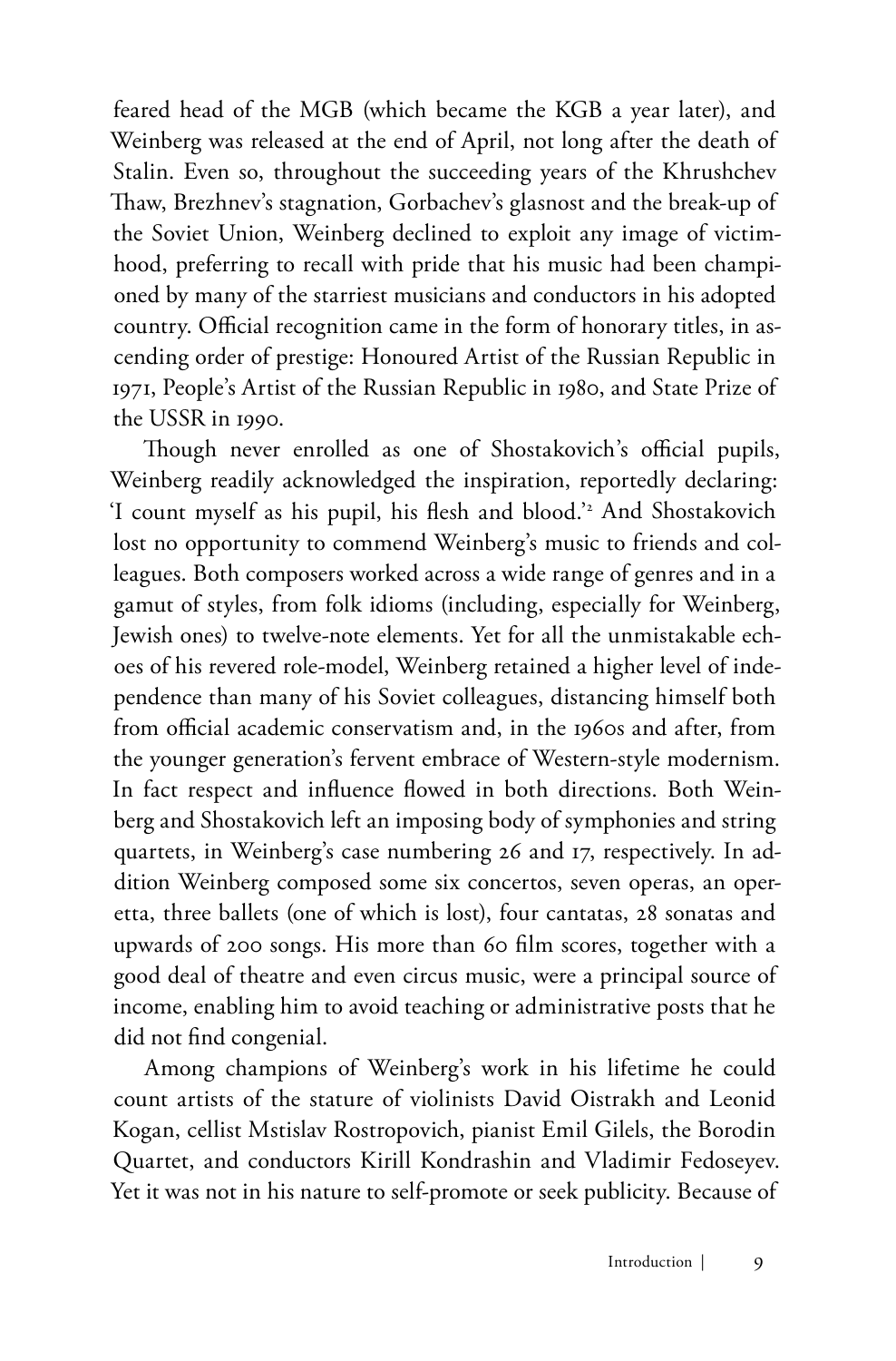this, and not helped by his atypical Polish-Jewish background, he was never considered to be a marketable export. Hence his music was not promoted internationally, and some of it encountered opposition that prevented performance in his lifetime, most notoriously in the case of his greatest masterpiece, the Auschwitz-based opera *Passazhirka* (The Passenger). Following the death of Shostakovich in 1975, Weinberg's physical energies declined, though creatively he still worked at a rapid pace. Sadly for him, just as he had lost the support of his great friend and mentor, interest among audiences, performers and critics turned towards the equivalent of radical chic in Soviet music-embodied by the likes of Alfred Schnittke, Edison Denisov and Sofiya Gubaydulina. In the West their music also had the cachet of greater exoticism, thanks to its mixture of technical and conceptual features, deemed progressive both during and after the collapse of faith in modernism.

The growth of Weinberg's reputation outside Russia has largely been a posthumous phenomenon. But it has been steady and exponential, reaching one peak in 2009–10 with major celebrations in Manchester, Liverpool and Bregenz. One aspect of his work, highlighted in these retrospectives, deserves to be flagged here. Weinberg's music commemorating Nazi atrocities, especially those committed in his native Poland, is, to put it soberly, among the most powerful of its kind. It culminates in two works from the late 1960s: his first opera, *The Passenger*, and the Requiem. Both works were too hot for Soviet authorities to handle at that time and had to wait until 2006 and 2009 for their respective premieres (2010 in the case of opera's first staging). Together with a number of symphonies and other vocal works, these works represent Weinberg's direct engagement with the ethical issues at the heart of the 'short twentieth century'. Yet their marginalisation in his adopted homeland cannot be put down to anything remotely anti-Soviet on Weinberg's part. On the contrary, their anti-fascist, internationalist humanism was-or at least should have been-entirely in accord with declared Soviet ideals.

This is a paradox that should be recognised at the outset. It was not necessary to be a dissident, or anything remotely like that, in order to fall out of official favour; and those who did so rarely harboured such thoughts. It was enough to be suspected of such nebulous sins as 'ab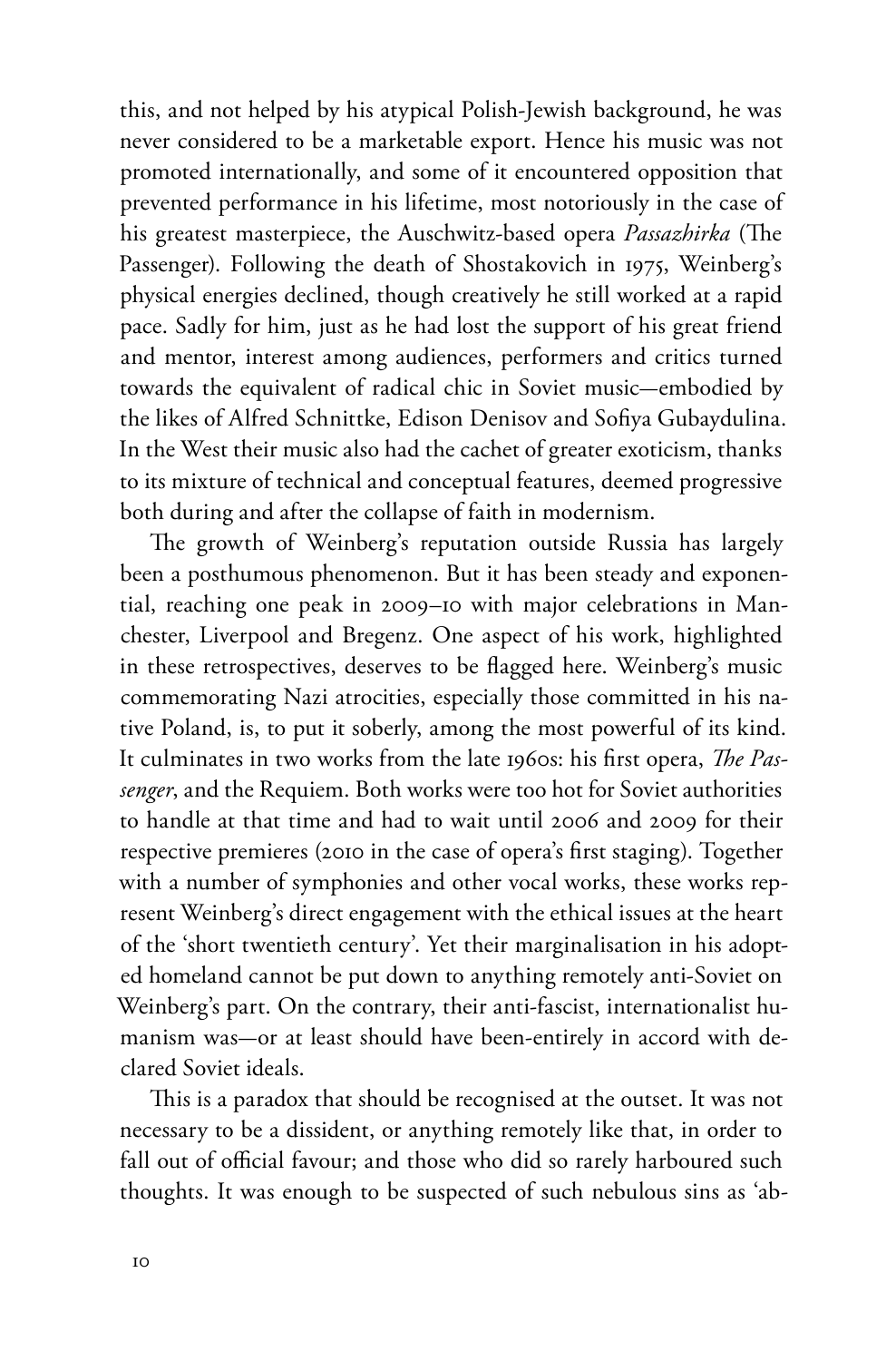stract humanism' (i.e. being too general or philosophical in one's outlook, insufficiently pro-Soviet or 'realist').

Moreover, Weinberg regarded the Soviet Union in general, and the Red Army in particular, as his salvation. For all his occasionally dire personal suffering at the hands of the communist system, there is no evidence that he lost faith in its core values. That is not to say that he necessarily devoted his full creative energies to the various celebratory cantatas and suchlike that were expected of all Soviet composers, especially in the period between the end of the War and the death of Stalin, or that he condoned the system in all its manifestations, still less that he actively worked on behalf of it. Indeed any political views he may have held, beyond those implicit in his music, were kept strictly to himself. When Mstislav Rostropovich is quoted as referring to Weinberg's 'party affiliation',3 this can only be put down to a mixture of the great cellist's well-known propensity for exaggeration, plus a rift with Weinberg, the details of which are not entirely clear.4

Weinberg's loyalty and gratitude towards, yet also distance from, the organs of power in the Soviet Union, is one indication of the complexity of his persona. Also more complex than one might imagine is the phenomenon of traditional genres in his output, together with their language of moderated modernism, akin to that of Shostakovich and Benjamin Britten, plus the fact that the majority of his works-not speaking now of the commemorative ones mentioned above—make no explicit socio-political statement. In the West, even in his native Poland, all these things could have been viewed as symptoms of straightforward conservatism. Even some in the Soviet Union would have taken them for precisely that. In fact, however, this act of cultural preservation had very different connotations in that society. Where positive social engagement was more or less *de rigueur*, Weinberg's disengagement from the events and institutions of the outside world meant that he was going against the grain, indeed against two grains. He was resisting both the careerist Socialist Realist establishment and, from the 1960s on, the club mentality of the Soviet avant-garde. His output thus takes on a multiple ethical dimension-of a different kind from more obviously non-conformist artists, but of no less enduring significance.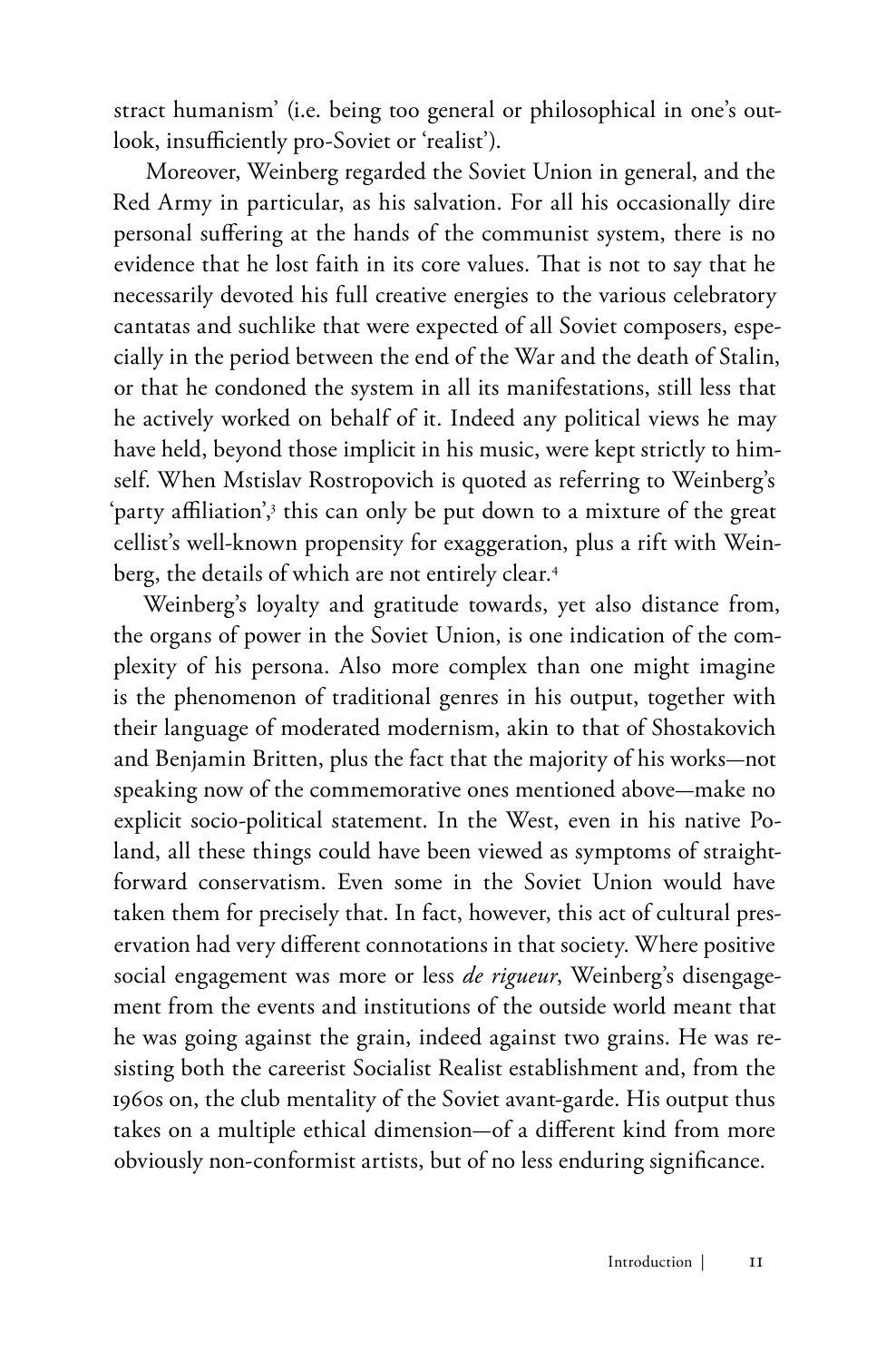That significance was, of course, dependent on artistic quality as much as on good intentions. And such quality is not something a book can hope to prove. However, it is certainly the animating belief behind what follows. It is something that increasing numbers of listeners have been directly experiencing. And it is to such listeners in the first instance that this book is addressed, exploring the context of the music and engaging with the expressive power and humanity that emanate from it.

#### Tr ansliter ation

The system of transliteration adopted in this book follows that of *The New Grove Dictionary of Music and Musicians*, ed. Stanley Sadie and John Tyrrell, London, Macmillan, 2001.

#### **ACKNOWLEDGMENTS**

Many people have contributed to making this book possible. First and foremost, the Swedish scholar Per Skans had collected a rich fund of material before his untimely death in January 2007. I gratefully acknowledge his friendship during the last years of his life, and the generosity of his family, friends and other Weinberg enthusiasts who entrusted me with using his work as I saw fit. Much of the biographical and anecdotal material in this book is indebted to his research, as will be evident from the number of footnotes crediting personal communications to him.

For access to manuscript material, for generous hospitality on two visits to Moscow, and for their conversation and trust, I thank Olga Rakhalskaya and Anna Weinberg, Weinberg's widow and second daughter, who continue to watch over his archive in the Moscow apartment that was his home since 1974. Weinberg's first wife Nataliya Vovsi-Mikhoels and their daughter Victoria, now resident in Tel-Aviv, have also been generous in their response to my queries. Polish musicolo